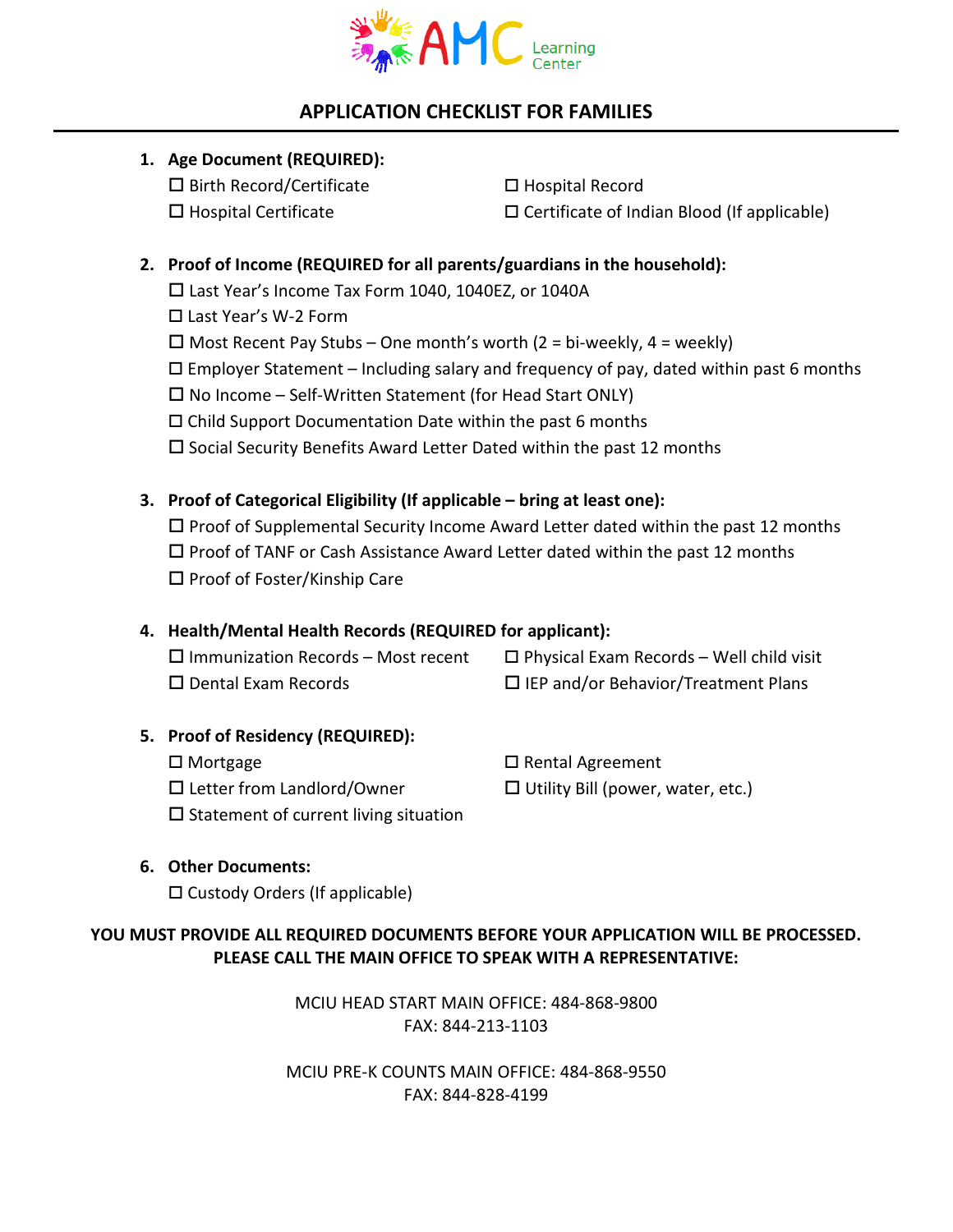

Eligibility for Head Start and Pre-K Counts follows the annual federal poverty level guidelines. These guidelines are updates annually, starting in January of each respective year.

# **2021 Federal Poverty Level Guidelines**

| <b>Family Size</b>     | 100% (Head Start Eligible) | 300% (Pre-K Counts Eligible) |
|------------------------|----------------------------|------------------------------|
| 1                      | \$12,880                   | \$38,640                     |
| $\overline{2}$         | \$17,420                   | \$52,260                     |
| 3                      | \$21,960                   | \$65,880                     |
| 4                      | \$26,500                   | \$79,500                     |
| 5                      | \$31,040                   | \$93,120                     |
| 6                      | \$35,580                   | \$106,740                    |
| 7                      | \$40,120                   | \$120,360                    |
| 8                      | \$44,660                   | \$133,980                    |
| <b>Each Additional</b> | $+ $4,540$                 | $+ $13,620$                  |

| For Head Start Eligible Families (100% of FPL or Below)                                                                                                                                                                                                                                                                           | $\Box$ Check if not applicable |
|-----------------------------------------------------------------------------------------------------------------------------------------------------------------------------------------------------------------------------------------------------------------------------------------------------------------------------------|--------------------------------|
| I have been informed of my child's eligibility for Head Start and provided the following information:<br>$\Box$ Location and contact information for the Head Start classroom.<br>$\Box$ Additional assistance with any referrals for the application.<br>$\square$ Brochure or website information about the Head Start Program. |                                |
| Parent Signature:                                                                                                                                                                                                                                                                                                                 | Date:                          |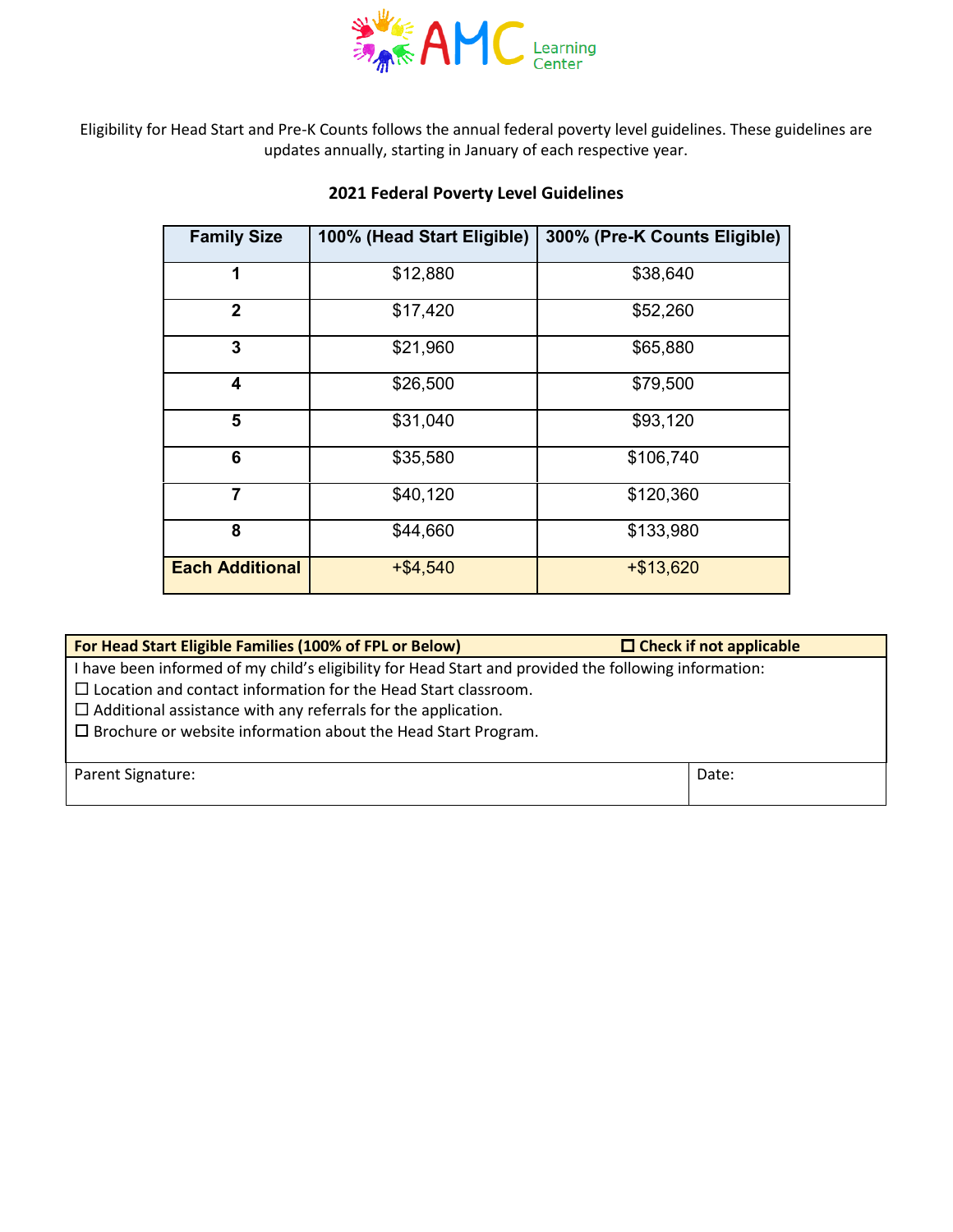

#### **EARLY LEARNING PROGRAMS APPLICATION 2021-2022 PROGRAM YEAR**

|                                                    |                             | <b>2021-2022 PROGRAM YEAR</b>       |                           |  |
|----------------------------------------------------|-----------------------------|-------------------------------------|---------------------------|--|
| <b>Application Date:</b>                           |                             | School District you live in:        |                           |  |
|                                                    |                             |                                     |                           |  |
| How did you hear about Head Start/Pre-K Counts?    |                             |                                     |                           |  |
|                                                    |                             |                                     |                           |  |
|                                                    |                             |                                     |                           |  |
| Location Preference (Please check all that apply): |                             |                                     |                           |  |
| $\Box$ Abington SD*                                | $\square$ Ambler            |                                     |                           |  |
| $\Box$ Cheltenham SD*                              |                             | $\Box$ Early Learning Academy (West | $\Box$ Hancock Elementary |  |
| □ Lansdale YMCA                                    | Norristown)*                |                                     | $\Box$ Methacton SD*      |  |
| $\square$ North Penn SD*                           | $\Box$ Perkiomen Valley SD* |                                     | $\Box$ Pottstown SD       |  |
| $\square$ Souderton Area SD*                       | $\Box$ Upper Dublin SD      |                                     | $\Box$ Upper Merion SD*   |  |
|                                                    |                             |                                     |                           |  |

Locations marked by an asterisk (\*) offer a PreK Counts classroom.

| <b>SECTION 1: APPLICANT INFORMATION</b>                                         |                  |                      |                                         |                         |
|---------------------------------------------------------------------------------|------------------|----------------------|-----------------------------------------|-------------------------|
| CHILD's Name:                                                                   |                  |                      |                                         |                         |
|                                                                                 |                  |                      |                                         |                         |
| $\square$ Female<br>$\square$ Male                                              |                  |                      | Date of Birth:                          |                         |
| <b>Street Address:</b>                                                          |                  |                      |                                         |                         |
|                                                                                 |                  |                      |                                         |                         |
| City:                                                                           |                  | State:               |                                         | Zip:                    |
|                                                                                 |                  |                      |                                         |                         |
| Mailing Address (if different):                                                 |                  |                      |                                         |                         |
|                                                                                 |                  |                      |                                         |                         |
| CHILD's Ethnicity (Please check one):                                           | □Hispanic/Latino |                      | $\Box$ NOT Hispanic/Latino              |                         |
| CHILD's Race (Please check ALL that apply):                                     |                  |                      |                                         |                         |
| $\square$ White                                                                 |                  |                      | $\Box$ Black/African American           | $\Box$ Asian            |
| $\Box$ American Indian/Alaskan Native                                           |                  |                      | $\Box$ Native Hawaiian/Pacific Islander | $\Box$ Other (Specify): |
| Language used in the HOME:                                                      |                  |                      |                                         |                         |
| $\Box$ English                                                                  | $\Box$ Spanish   |                      |                                         | $\Box$ Arabic           |
| $\Box$ Bengali                                                                  |                  | $\square$ Vietnamese |                                         | $\Box$ Chinese          |
| $\Box$ Other (please specify):                                                  |                  |                      |                                         |                         |
| My CHILD's HOME language use is:                                                |                  |                      |                                         |                         |
| $\Box$ Proficient<br>$\square$ Moderate                                         |                  |                      | $\Box$ Little                           | $\square$ None          |
| My CHILD's ENGLISH language use is:                                             |                  |                      |                                         |                         |
| $\Box$ Proficient<br>$\square$ Moderate                                         |                  |                      | $\Box$ Little                           | $\square$ None          |
| How often do you READ with your CHILD every week?                               |                  |                      |                                         |                         |
| $\square$ 1-2 hours<br>$\Box$ 3-4 hours                                         |                  |                      | $\Box$ 4-5 hours                        | $\square$ 5+ hours      |
|                                                                                 |                  |                      |                                         |                         |
| Are there custody orders in place for the CHILD?                                |                  | <b>Yes</b>           | <b>No</b>                               | In Process              |
| If "Yes" a copy of the CHILD's custody orders are required prior to enrollment. |                  |                      |                                         |                         |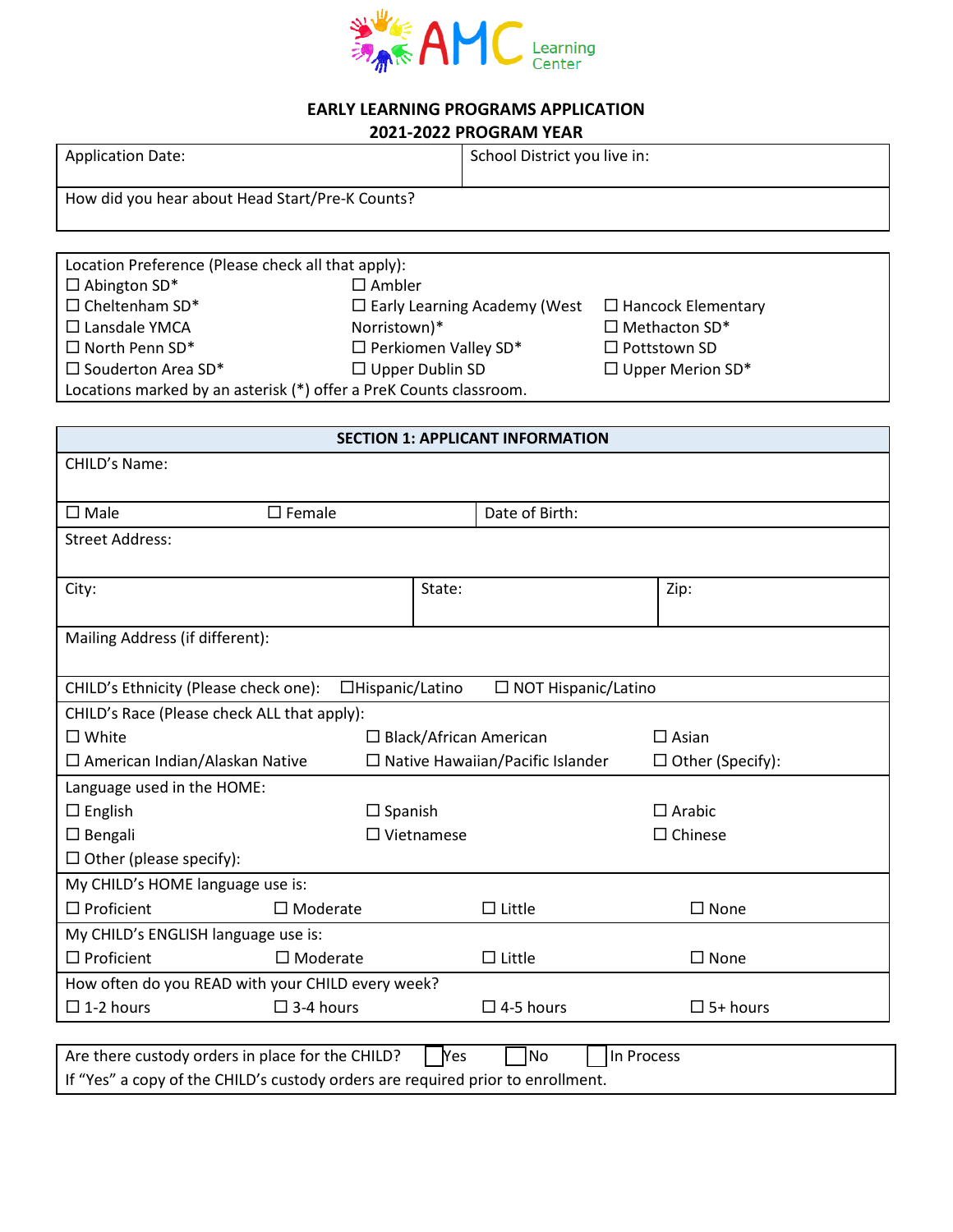

### **SECTION 2: PARENT/GUARDIAN INFORMATION**

| <b>PRIMARY Parent/Guardian Name:</b>                                                     |                                                                         |                                         |                                            |  |
|------------------------------------------------------------------------------------------|-------------------------------------------------------------------------|-----------------------------------------|--------------------------------------------|--|
| $\Box$ Male<br>Female                                                                    | Date of Birth:                                                          |                                         | Highest Education Level: Please choose one |  |
| Cell Phone:                                                                              |                                                                         | E-mail:                                 |                                            |  |
| Employment Status (Please check one):                                                    |                                                                         | <b>Employer Name/Address:</b>           |                                            |  |
| $\Box$ Full-time                                                                         | $\Box$ Part-time                                                        |                                         |                                            |  |
| $\square$ Seasonal/Temporary                                                             | $\Box$ Unemployed                                                       | Work Phone:                             |                                            |  |
| Currently enrolled in Educational Institution?                                           | $\Box$ Yes                                                              | $\square$ No                            |                                            |  |
|                                                                                          | PRIMARY Parent/Guardian Ethnicity (Please check one): □ Hispanic/Latino |                                         | $\Box$ NOT Hispanic/Latino                 |  |
| PRIMARY Parent/Guardian Race (Please check ALL that apply):                              |                                                                         |                                         |                                            |  |
| $\square$ White<br>$\Box$ Black/African American                                         |                                                                         |                                         | $\Box$ Asian                               |  |
| $\Box$ American Indian/Alaskan Native                                                    |                                                                         | $\Box$ Native Hawaiian/Pacific Islander | $\Box$ Other (Specify):                    |  |
| PRIMARY Parent/Guardian HOME language use is:                                            |                                                                         |                                         |                                            |  |
| $\Box$ Proficient                                                                        | $\Box$ Moderate                                                         | $\Box$ Little                           | $\square$ None                             |  |
| PRIMARY Parent/Guardian ENGLISH language use is:                                         |                                                                         |                                         |                                            |  |
| $\Box$ Proficient                                                                        | $\Box$ Moderate                                                         | $\Box$ Little                           | $\square$ None                             |  |
| Yes<br>Will you need interpretive services to participate in one-on-one meetings?<br>No. |                                                                         |                                         |                                            |  |
| $\square$ No<br>Are you interested in English as a Second Language (ESL) classes?<br>Yes |                                                                         |                                         |                                            |  |

| <b>SECONDARY Parent/Guardian Name:</b>                                              |                                       |                   | $\Box$ No SECONDARY Parent/Guardian |                               |                                            |
|-------------------------------------------------------------------------------------|---------------------------------------|-------------------|-------------------------------------|-------------------------------|--------------------------------------------|
| $\bigsqcup$ Male                                                                    | $\Box$ Female                         | Date of Birth:    |                                     |                               | Highest Education Level: Please choose one |
|                                                                                     | Street Address (if different):        |                   |                                     |                               |                                            |
| Cell Phone:                                                                         |                                       |                   |                                     | E-mail:                       |                                            |
|                                                                                     |                                       |                   |                                     |                               |                                            |
|                                                                                     | Employment Status (Please check one): |                   |                                     | <b>Employer Name/Address:</b> |                                            |
| $\Box$ Full-time                                                                    |                                       | $\Box$ Part-time  |                                     |                               |                                            |
| $\square$ Seasonal/Temporary                                                        |                                       | $\Box$ Unemployed |                                     | Work Phone:                   |                                            |
| Currently enrolled in Educational Institution?<br>$\square$ Yes                     |                                       |                   |                                     | $\square$ No                  |                                            |
| SECONDARY Parent/Guardian Ethnicity (Please check one):                             |                                       | $\Box$ Hispanic   | $\Box$ NOT Hispanic or Latino       |                               |                                            |
| SECONDARY Parent/Guardian Race (Please check ALL that apply):                       |                                       |                   |                                     |                               |                                            |
| $\square$ White<br>$\Box$ Black/African American                                    |                                       |                   | $\square$ Asian                     |                               |                                            |
| $\Box$ Native Hawaiian/Pacific Islander<br>$\square$ American Indian/Alaskan Native |                                       |                   | $\Box$ Other (Specify):             |                               |                                            |
| SECONDARY Parent/Guardian HOME language use is:                                     |                                       |                   |                                     |                               |                                            |
| $\Box$ Proficient                                                                   |                                       | $\Box$ Moderate   |                                     | $\Box$ Little                 | $\square$ None                             |
| SECONDARY Parent/Guardian ENGLISH language use is:                                  |                                       |                   |                                     |                               |                                            |
| $\Box$ Proficient                                                                   |                                       | $\Box$ Moderate   |                                     | $\Box$ Little                 | $\square$ None                             |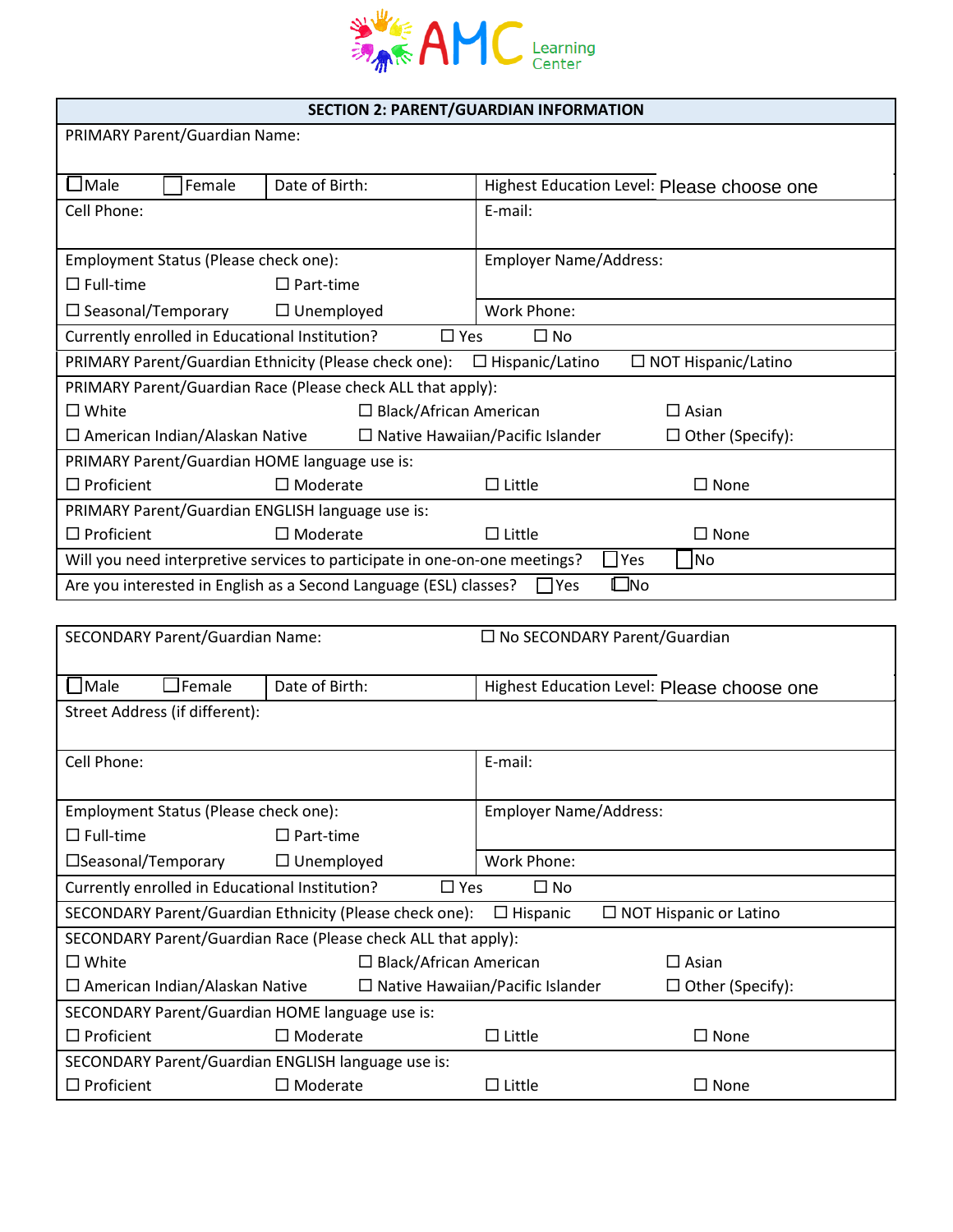

#### **SECTION 3: FAMILY INFORMATION**

In Head Start/Pre-K Counts regulations, family are people who are living in the same household and supported by the income of the parent(s)/guardian(s) of the child enrolling in the program AND related to the child by blood, marriage, or adoption. Guardian means a person who is legally responsible for the child.

| Please list all persons in your family household, including PRIMARY Parent/Guardian and CHILD: |               |                       |                       |  |
|------------------------------------------------------------------------------------------------|---------------|-----------------------|-----------------------|--|
| <b>FULL NAME</b>                                                                               | Date of Birth | Relationship to CHILD | School/Work<br>FT/PT? |  |
|                                                                                                |               |                       |                       |  |
|                                                                                                |               |                       |                       |  |
|                                                                                                |               |                       |                       |  |
|                                                                                                |               |                       |                       |  |
|                                                                                                |               |                       |                       |  |
|                                                                                                |               |                       |                       |  |
|                                                                                                |               |                       |                       |  |
|                                                                                                |               |                       |                       |  |
|                                                                                                |               |                       |                       |  |
|                                                                                                |               |                       |                       |  |
|                                                                                                |               |                       |                       |  |
|                                                                                                |               |                       |                       |  |

| <b>Total Number of Adults:</b>                | <b>Total Number of Children:</b>                                         |                                     | <b>Total Number in Family:</b>      |  |  |
|-----------------------------------------------|--------------------------------------------------------------------------|-------------------------------------|-------------------------------------|--|--|
|                                               |                                                                          |                                     |                                     |  |  |
| Type of Family (check one):                   |                                                                          |                                     |                                     |  |  |
| $\Box$ Two parent family (married/common law) |                                                                          | $\Box$ Single parent family, mother |                                     |  |  |
| $\Box$ Other relative family – please detail: |                                                                          |                                     | $\Box$ Single parent family, father |  |  |
| $\Box$ Other family type – please detail:     |                                                                          | $\Box$ Foster family                |                                     |  |  |
| For Families Expecting a Baby                 |                                                                          |                                     |                                     |  |  |
| Current month of Pregnancy:                   |                                                                          | <b>Expected Due Date:</b>           |                                     |  |  |
|                                               |                                                                          |                                     |                                     |  |  |
|                                               | Does the family currently receive any of the following state assistance? |                                     |                                     |  |  |
| $\Box$ TANF/Cash Assistance                   | $\Box$ HUD/Section 8 Housing                                             | $\Box$ Food Stamps/SNAP             | $\square$ WIC                       |  |  |
| $\Box$ Unemployment Benefits                  | $\Box$ Social Security Benefits                                          | $\Box$ Supplemental Security        | $\Box$ Other – please list:         |  |  |

Income (SSI)

(Death or Survivors)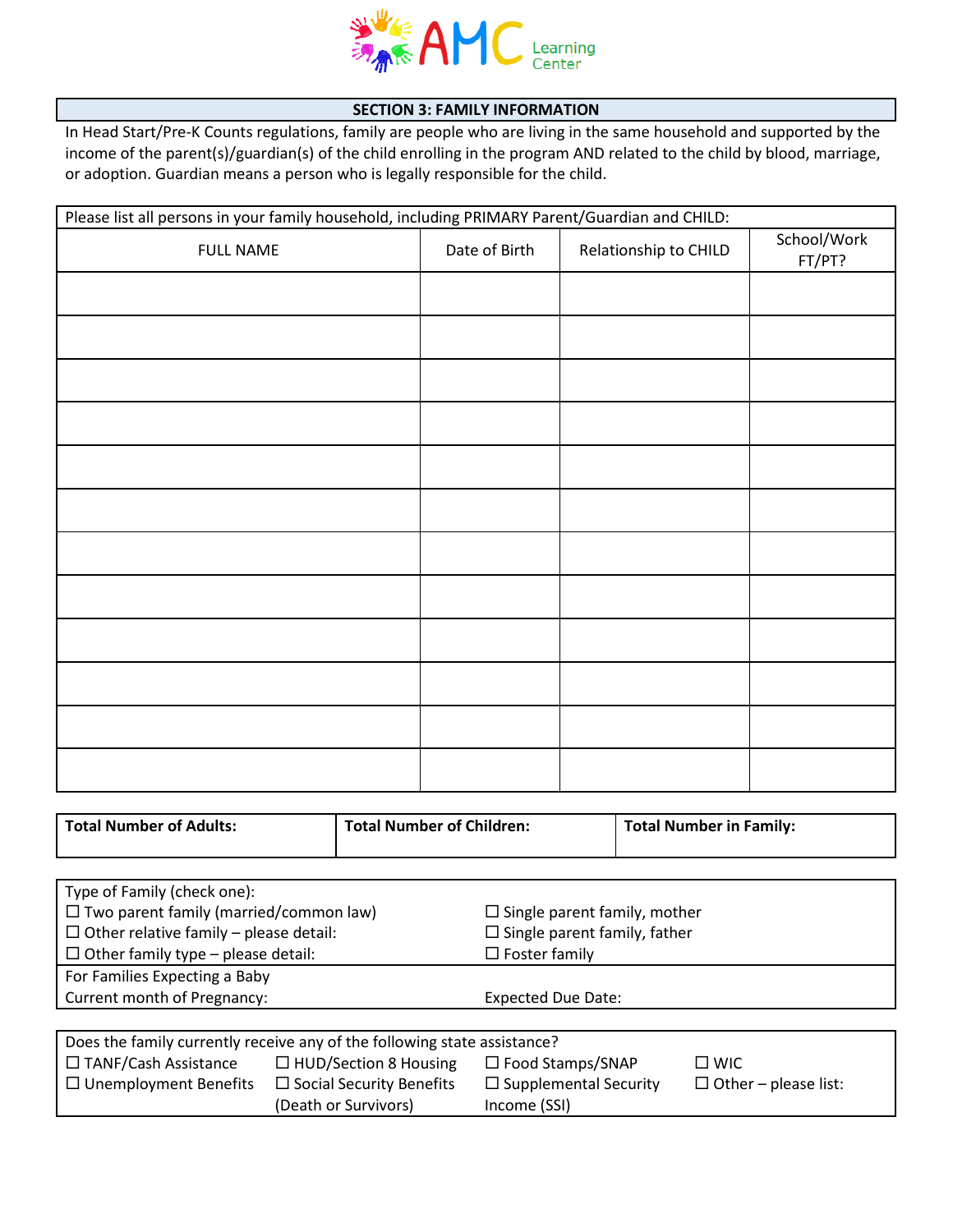

| <b>SECTION 4: DISABILITIES</b>                                                                |  |  |
|-----------------------------------------------------------------------------------------------|--|--|
| Has your child been diagnosed with a disability or mental health/behavioral disorder?         |  |  |
| $\Box$ Yes (please provide a copy of the IFSP/IEP/Behavior Intervention Plan)<br>$\square$ No |  |  |
| If "Yes" please provide your child's service coordinator/case manager name:                   |  |  |
| Do you have any concerns about your child's development? $\Box$ Yes<br>$\Box$ No              |  |  |
| If "Yes" please list concerns:                                                                |  |  |

| <b>SECTION 5: HEALTH AND NUTRITION INFORMATION</b>                                                             |                                                                       |  |  |  |
|----------------------------------------------------------------------------------------------------------------|-----------------------------------------------------------------------|--|--|--|
| What kind of insurance do you use for your CHILD's medical/dental care (check at least one)?                   |                                                                       |  |  |  |
| $\square$ Medicaid                                                                                             | $\Box$ CHIP (Children's Health Insurance Program)                     |  |  |  |
| $\Box$ State-only funded insurance (medically indigent)                                                        | □ TriCare or Military Health Insurance Program                        |  |  |  |
| $\Box$ Private Insurance (employer provided)                                                                   | $\Box$ Indian Health Services                                         |  |  |  |
| $\Box$ I do not currently have health insurance for my CHILD                                                   |                                                                       |  |  |  |
| CHILD's Primary Care Provider (PCP)/Clinic Information                                                         | $\square$ Does not have a PCP                                         |  |  |  |
| Name and Address:                                                                                              |                                                                       |  |  |  |
|                                                                                                                |                                                                       |  |  |  |
|                                                                                                                |                                                                       |  |  |  |
| Phone Number:                                                                                                  | E-Mail:                                                               |  |  |  |
|                                                                                                                |                                                                       |  |  |  |
| Date of Last Physical Exam:                                                                                    | Did your CHILD receive a lead test at 2 yrs. old?                     |  |  |  |
|                                                                                                                | $\Box$ Yes (provide copy of results)<br>$\square$ No<br>$\Box$ Unsure |  |  |  |
| Is your CHILD up-to-date on immunizations?                                                                     | Does your CHILD have a diagnosed medical condition                    |  |  |  |
| $\Box$ Yes (provide copy of records)                                                                           | such as asthma, diabetes, allergies, etc.?                            |  |  |  |
| $\Box$ No (complete Immunization Exemption Form)                                                               | $\Box$ Yes (IHP must be completed) $\Box$ No                          |  |  |  |
| <b>CHILD's Dental Care Provider Information</b>                                                                | $\Box$ Does not have a Dentist/has not seen a Dentist                 |  |  |  |
| Name and Address:                                                                                              |                                                                       |  |  |  |
|                                                                                                                |                                                                       |  |  |  |
|                                                                                                                |                                                                       |  |  |  |
| <b>Phone Number:</b>                                                                                           | E-Mail:                                                               |  |  |  |
|                                                                                                                |                                                                       |  |  |  |
| Date of Last Dental Exam:                                                                                      | Is your CHILD toilet trained?                                         |  |  |  |
|                                                                                                                | $\Box$ Yes<br>$\Box$ No, Wears Pull-ups - Size:                       |  |  |  |
|                                                                                                                | $\Box$ No, Wears Diapers – Size:                                      |  |  |  |
|                                                                                                                |                                                                       |  |  |  |
| Does your CHILD have food allergies or dietary needs?                                                          | Does your CHILD observe dietary restrictions due to                   |  |  |  |
| religious/personal beliefs?<br>$\Box$ Yes (IHP must be completed)                                              |                                                                       |  |  |  |
| $\square$ No                                                                                                   | $\square$ Yes (please detail:                                         |  |  |  |
|                                                                                                                | $\Box$ No                                                             |  |  |  |
| "Within the past twelve (12) months, we were worried whether our food would run out before we got money to buy |                                                                       |  |  |  |
| more."                                                                                                         |                                                                       |  |  |  |

| $\square$ Often True | $\square$ Sometimes True | $\Box$ Never True                                                                                                |
|----------------------|--------------------------|------------------------------------------------------------------------------------------------------------------|
|                      |                          | "Within the past twelve (12) months, the food we bought just didn't last, and we didn't have money to get more." |
| $\Box$ Often True    | $\square$ Sometimes True | $\Box$ Never True                                                                                                |